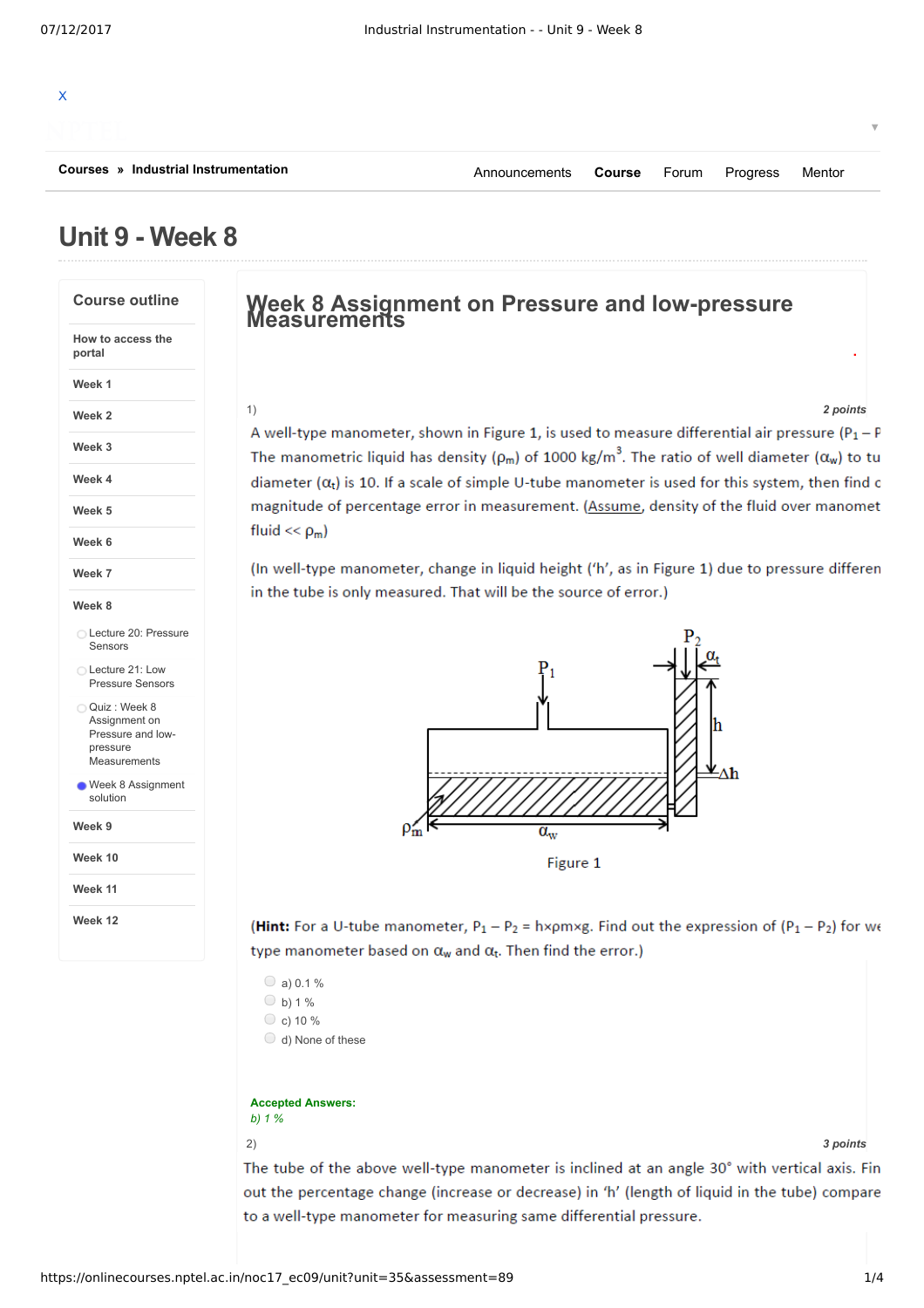| a) 13.4 %        |
|------------------|
| b) 14.3 %        |
| C c) 15.5 $%$    |
| $\cup$ d) 16.3 % |
|                  |

## **Accepted Answers:** *c) 15.5 %*

3) *3 points*

A pressure gauge is designed using a diaphragm and LVDT arrangement. The LVDT core i connected to the centre point of deflection of the diaphragm. The diaphragm has the followin characteristics: Poisson's ratio (v): 0.25, density of diaphragm material: 7000 kg/m<sup>3</sup>, Modulus c elasticity for the diaphragm material (E) =  $2 \times 10^{11}$  Pa, radius of diaphragm (R) 10 cm. Calculat diaphragm thickness 't' such that non-linearity is 1 %. Assume, maximum pressure is 1 MPa.

 $\bigcirc$  a) 4.2 mm  $\bigcirc$  b) 8.5 mm  $\circ$  c) 4.97 mm d) None of these

**Accepted Answers:** *c) 4.97 mm*

## 4) *3 points*

In problem 3, calculate the resolution of the system, if the LVDT has sensitivity of 0.5 V/mm an the output is measured using a millivoltmeter, capable of measuring minimum of 0.1 mV.

 $\circ$  a) 1385.4 N/m<sup>2</sup>  $\circ$  b) 385.1 N/m<sup>2</sup>  $\degree$  c) 168.9 N/m<sup>2</sup>  $\odot$  d) 281.8 N/m<sup>2</sup>

**Accepted Answers:** *d) 281.8 N/m<sup>2</sup>*

5) *5 points*



In the Figure 2, four strain gauges are placed over a diaphragm. The diaphragm has t following specifications:

> $r_t$  = 0.02 m,  $r_r$  = 0.08 m, D = 0.2 m, Poisson's ratio 0.3,  $E_{ex}$  = 10 V, Gauge resistance = 100  $\Omega$ , Gau factor  $(\lambda)$  = 2, diaphragm density = 7000 kg/r Modulus of elasticity for the diaphragm material =  $2 \times 10^{11}$  Pa, sensitivity =  $10^{-4}$  mV/Pa.

Find diaphragm thickness 't'.

(Hint: (i) Evaluate expression for radial stress tangential stress St for both rr and rt. (ii) Evalua expression for radial strain  $(\varepsilon_r)$  and tangential stra  $(\varepsilon_t)$ . (iii) Evaluate expression for resistances of t

four strain gauges. (iv) Finally calculate 't' from output voltage e<sub>o</sub> of Wheatstone bridge, if t strain gauges are connected in the bridge.)

 $\bigcirc$  a) 12.7 mm  $\bigcirc$  b) 1.27 mm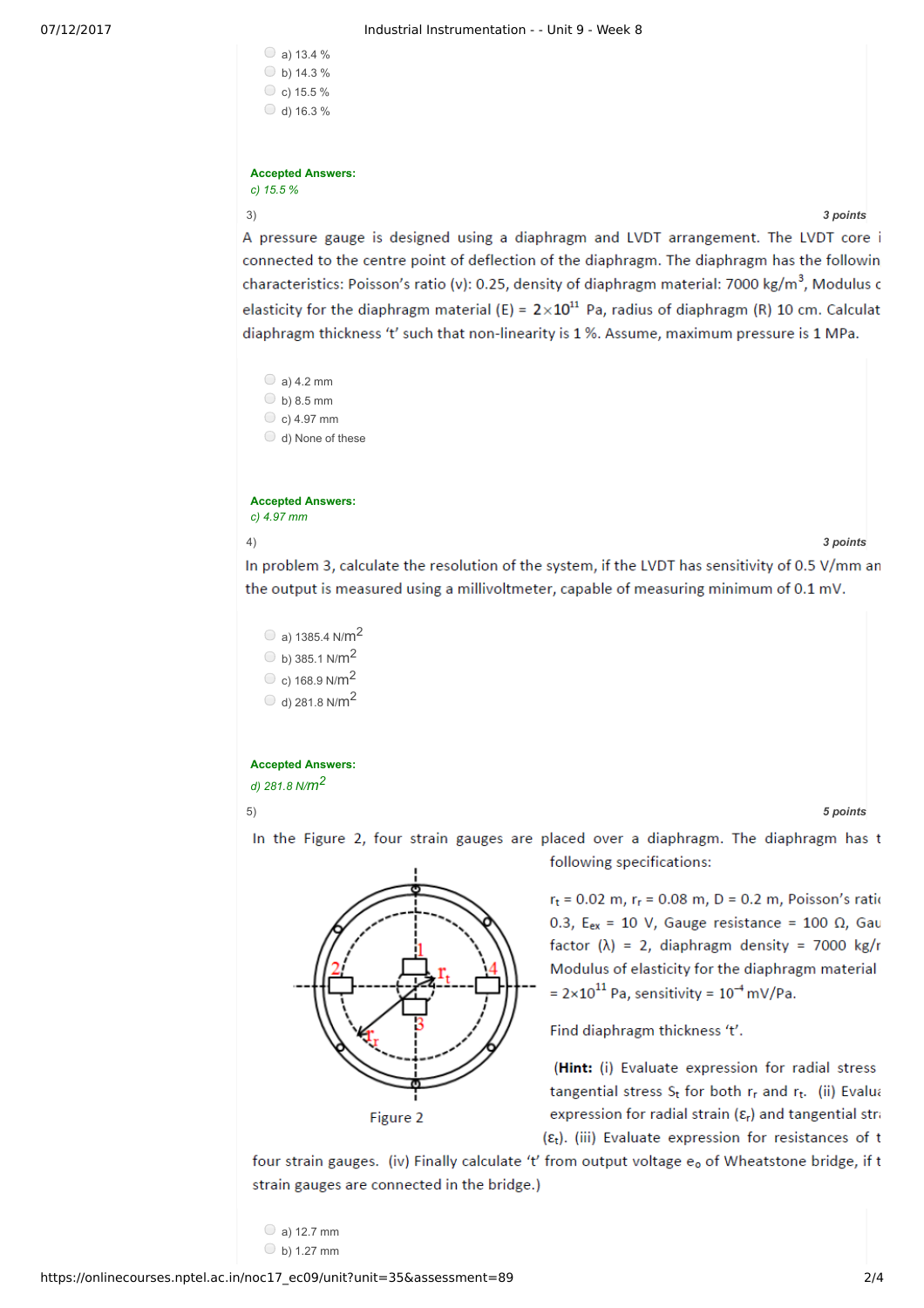| c) $2.54$ mm |  |
|--------------|--|
| d) 1.79 mm   |  |

### **Accepted Answers:** *d) 1.79 mm*

6) *2 points*

A McLeod gauge has a bulb of volume 100 cm<sup>3</sup>. The diameter of the capillary is 1 mm. Calculat the gauge pressure indicated by the capillary tube when a pressure of 100 µm of Hg is applied.

 $\circ$  a) 0.08 m  $\circ$  b) 0.113 m  $\circ$  c) 0.183 m d) None of these

## **Accepted Answers:** *b) 0.113 m*

7) *2 points*

For an lonization gauge, pressure of the gas in the vessel is 10<sup>-11</sup> torr and sensitivity is 50/torr. 0.01 µA ion current is generated in the vessel, calculate the electron current.

 $\bigcirc$  a) 20 A  $\bigcirc$  b) 20 mA  $\bigcirc$  c) 2 A  $\bigcirc$  d) 200 mA

**Accepted Answers:** *a) 20 A*

8) *4 points*

The following bridge circuit is used for measurement of low pressure by Pirani gaug Resistance of the filament  $(R_p)$  changes with applied pressure, following the relation,  $R_p$  $R_0 \times (1 - k \times P)$ , where k is a sensitivity constant, P is applied pressure,  $R_0$  is nominal resistano under no pressure. (Null-deflection measurement done using deflection-galvanometer 'D')

Assume range of P is 10<sup>-3</sup> to 1 torr. Find (i) maximum value of k, if allowable nonlinearity in R' P relation is 1 %. Also find (ii) value of R' for measuring maximum pressure, using the abov value of k (Assume,  $R_0 = 1 k\Omega$ ).